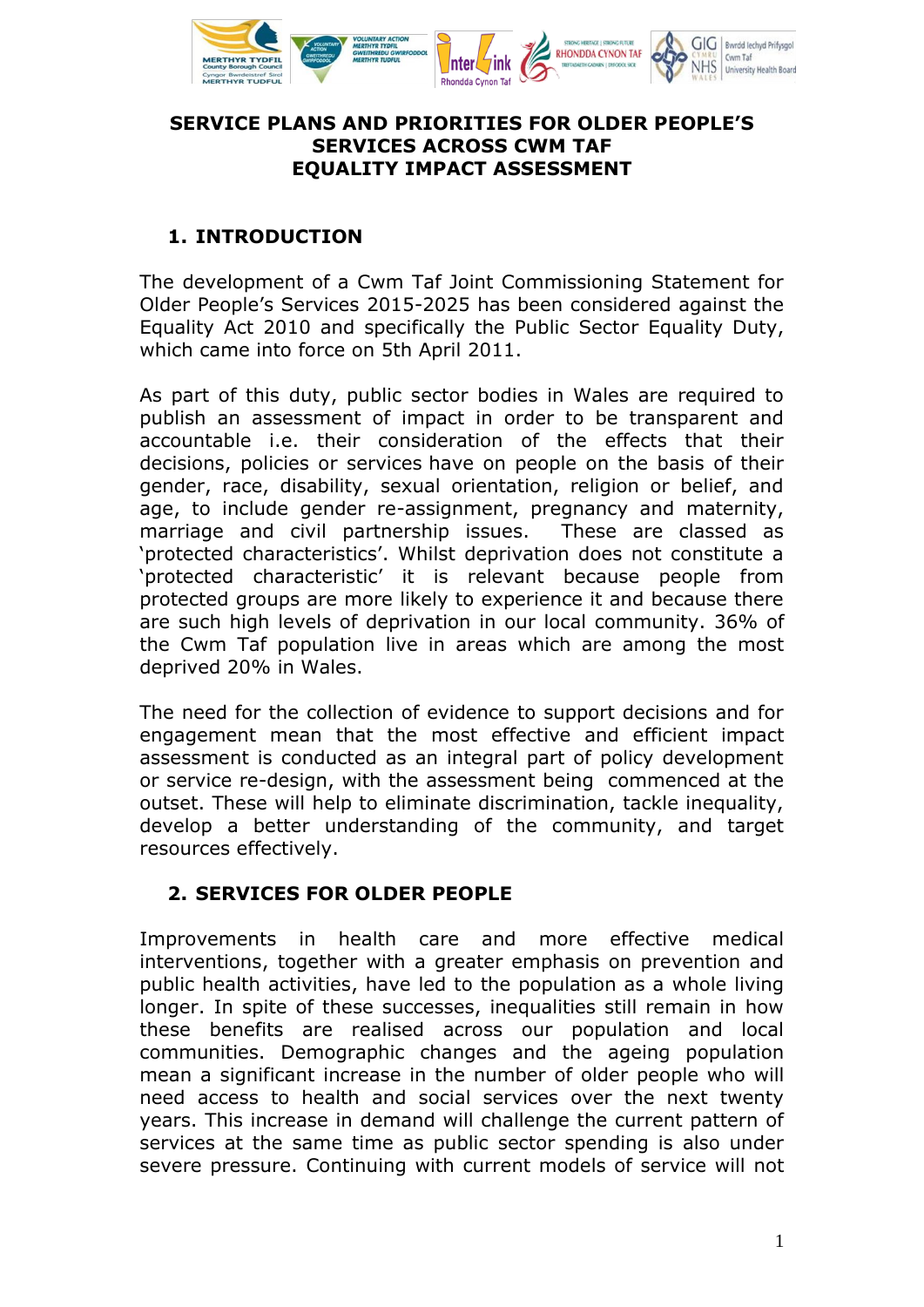be an option. Restricting the number of people receiving support to only those with the highest needs may result in a short term reduction in demand for services. However, without putting in place adequate preventative strategies, we will not secure longer term sustainability, neither in terms of the outcomes for individuals nor from a financial and capacity perspective for health and social care services. We need to change the way we offer support and care to older people through statutory and voluntary services.

Partners wish to move away from a response that offers institutional care as almost inevitable and necessary for older people as they become frailer. Instead our responses should be focused on individual outcomes, preventing crises and promoting independence.

Rhondda Cynon Taf (RCT) County Borough Council, Merthyr Tydfil County Borough Council and Cwm Taf University Health Board have worked together to develop a Joint Commissioning Statement for Older People's Services which describes a strong and shared commitment to deliver a new model of integrated health and social services for our older population. The invaluable role of the Third Sector has also been recognised and the plans and priorities outlined in the Commissioning Statement have been developed with this extended sense of partnership in mind.

# **2.1. THE VISION AND SERVICE MODEL**

We have adopted a common vision for older people in Cwm Taf:

# **VISION FOR OLDER PEOPLE IN CWM TAF**

We want to support older people in Cwm Taf to live independent, healthy and fulfilled lives.

This will be achieved by providing health and social care services that are

- Integrated, joined up and seamless
- Focussed on prevention, self management and reablement
- Responsive and locally delivered in the right place, at the right time and by the right person
- Safe, sustainable and cost effective

Our new service plans include an emphasis on the important part families and communities play in offering people care and support.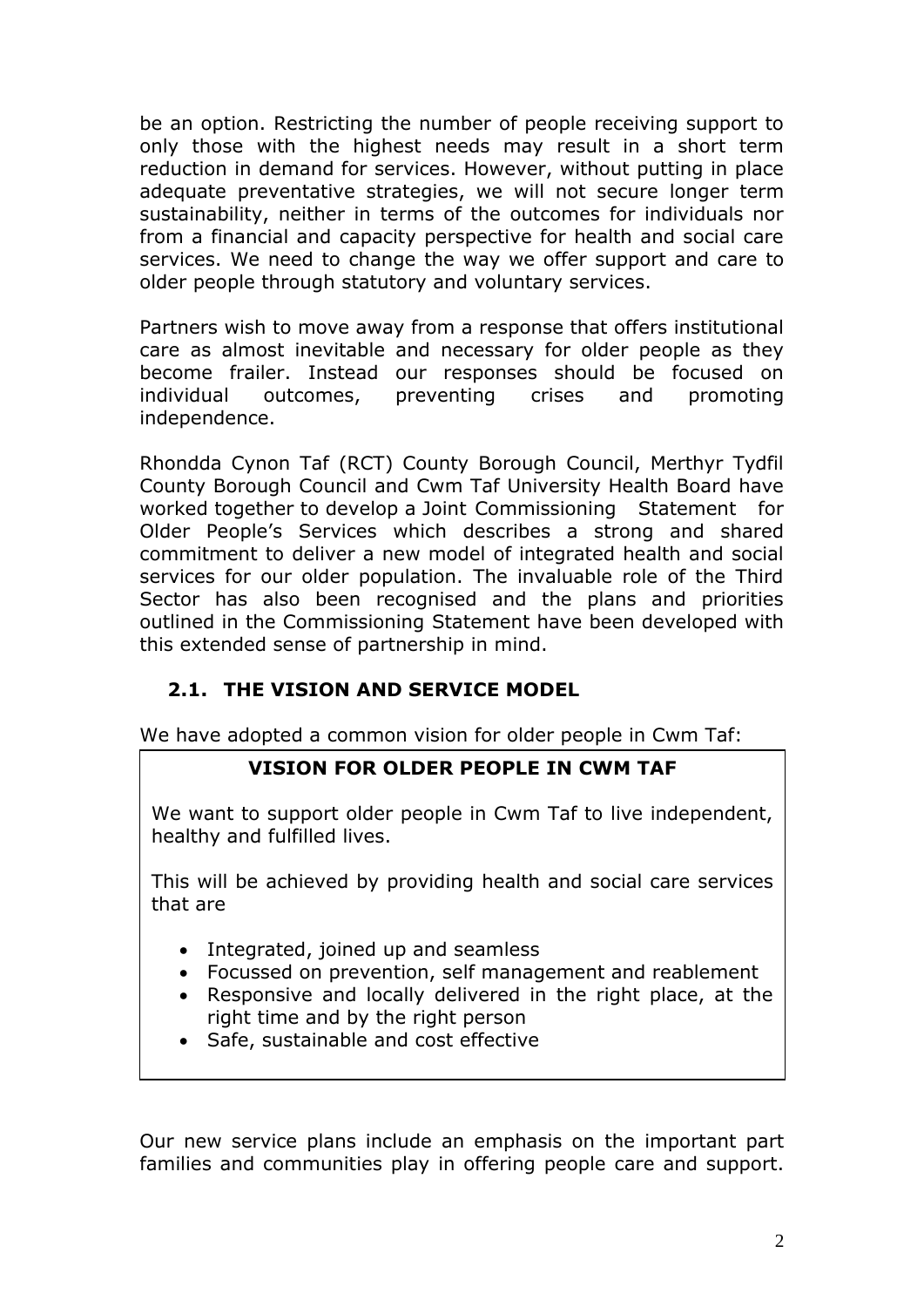Our role is to work alongside and complement these networks, rather than instead of them, and support people to live independent, healthy, and fulfilled lives as they get older.

When people do need help, we need to make the right services available at the right time. This will mean that we can help older people stay with their family and local community, and will limit the number of older people who need more intensive, institutional and disruptive and expensive care services later on in their lives.

Our new approach to health and social care services has **3 levels** which overlap:

### **Level 1 Community, Universal and Prevention Services**

These types of service are universal, anyone in the community can access them, and an example of this type of service would be local leisure centres or primary care services. It seeks to support and build on the strength of family and community support networks.

In the future, our role will be to nurture and support informal support networks, such as the care and support provided by family and friends or by voluntary/ charitable groups and organisations that work in local communities. By creating these types of local services, we will give people across Cwm Taf the chance to stay healthy and independent for as long as possible.

#### **Level 2 Early Intervention and Reablement Services**

We must be able to respond to people's needs quickly, to help people live healthy and fulfilled lives which mean that there is less need for additional health and social care services. When people's needs cannot be met through Community, Universal and Preventative Services (Level 1), we will offer people early intervention and reablement services. These will help older people deal with the difficulties they may be having, and help them recover their independence and remain living within their community.

#### **Level 3 Specialist and Substitute Services.**

This level of service is the most intensive and is for people who have health problems, or circumstances that mean they need longer term specialist or substitute care and support.

Examples of these types of services are domiciliary care, residential and nursing care, and community hospital services.

All three levels overlap to make-up our approach for health and social care services for older people. The services work at different levels of need. As the services get more specialised, they are required by a smaller number of people but provide specific, more tailored interventions.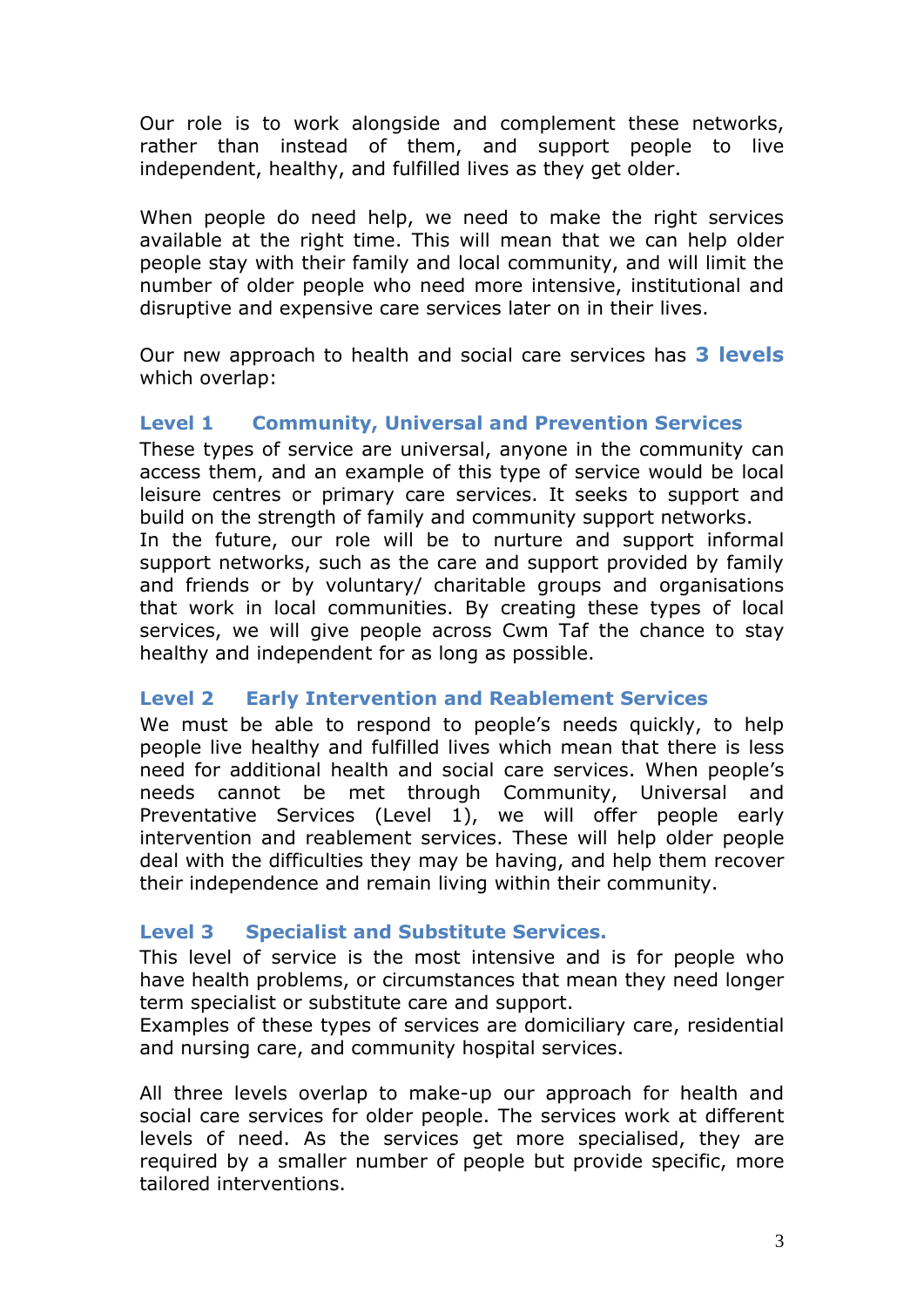In our new approach to health and social care services our focus is on local solutions and planning services that prevent older people's health and wellbeing getting worse. We will make sure that services at different levels are coordinated effectively and work closely with each other, so that people receive the help they need, when they need it, they way they want it.

We anticipate that by providing more support at Level 1(Community, Universal and Prevention Services), fewer older people will need Level 2 (Early Intervention and Reablement) and Level 3 (Specialist and Substitute Services). This will mean that more older people will stay independent and have healthy, fulfilled lives at home or within their local community.

# **2.2 OUR COMMISSIONING PRIORITIES**

The Commissioning Statement identifies a number of Priorities:

- Building Community Capacity Helping communities work together to find local solutions to problems older people face.
- Information, advice and assistance Making it easier for people to find out about and access a range of preventative, care and support services
- Health and Wellbeing Helping older people to "age well", stay healthier, happier and able to participate in local activities
- Domiciliary care Care and support provided to people in their own home which empowers service users and carers to have more choice and control
- Accommodation with support Different housing options to enable people to live independently for as long as possible
- Responsive Primary care services and an integrated@Home service

Development of the UHB's Primary care and Communities Services strategy

 Governance and infrastructure The way the Health Board, Local Authorities and other key partners will work together to deliver the changes needed.

### **2.3 THE OUTCOMES WE WANT TO ACHIEVE**

We need to be sure that we focus effort on making a difference and improving the health and wellbeing of our older citizens. We have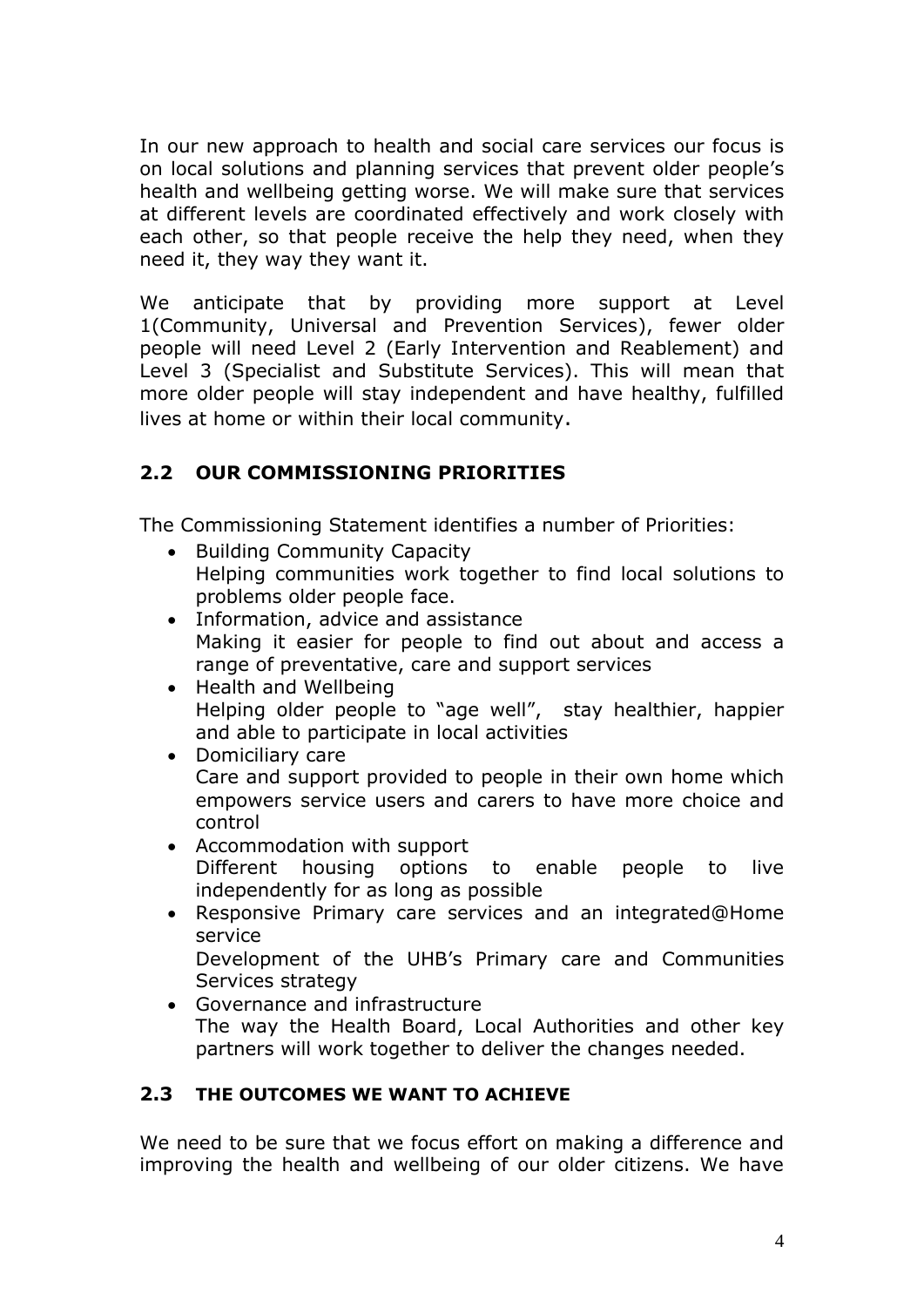identified the following outcomes and will measure the success of the Commissioning Statement against them.

- Older people live longer, healthier and happier lives.
- Older people live life to the full and are enabled to maintain their independence for as long as possible.
- Older people who become ill, frail or vulnerable receive the care and support they need at the right time in the right place.
- All individuals and communities recognise the need to take more responsibility for their own health and wellbeing and are supported to do this.

### **3. UNDERSTANDING THE DEMOGRAPHIC PROFILE**

Information relating to the local community is based on Public Health Observatory and 2011 Census information. Staffing information is based on the Electronic Staff Record (ESR). It is limited to data that is collected and available at this point in time.

Cwm Taf includes 4 localities which are Rhondda, Cynon Valley, Taf Ely and Merthyr Tydfil. It has an ageing population, recognised health inequality (Inverse Care Law) and high levels of deprivation. There is an associated lower life expectancy (8 less years for males and 6 less years for females between the poorest and most affluent areas within our own community), shorter good health (the lowest in Wales) and high incidence of multiple morbidities including stroke.

The population is growing and there is low employment and low levels of academic achievement.

A detailed Needs Assessment has been undertaken to inform the development of the Commissioning Statement. In addition, the following information is relevant in relation to protected characteristics.

#### **3.1 Gender**

There are a very slightly higher proportion of female residents living in the Cwm Taf area and this is broadly consistent with the rest of Wales. Women are expected to live longer than men so may need more access to services if they become increasingly frail. Women are more dependent on public transport and the importance of providing locally based services within community settings as far as possible is an important element of our service plans.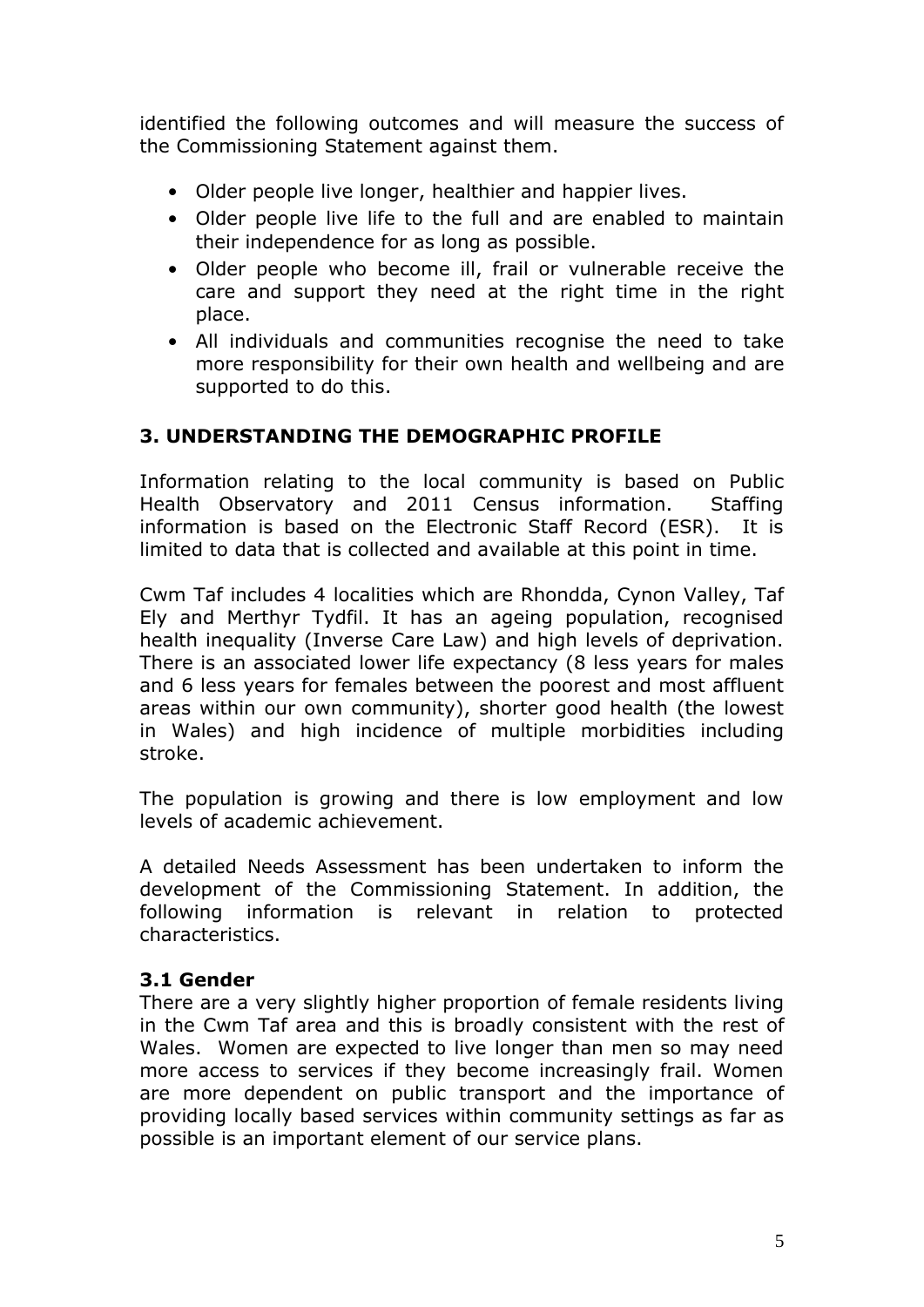Men and women experience loneliness differently, as evidenced in the report "Evaluation of the Isolation to Integration Project" completed in May 2015 which looked at the issues of isolation and loneliness in the over 65s population in RCT. Studies have linked male loneliness to the lack of a spouse or partner. Women tend to develop relationships with a wider network of people which means they have access to a larger resource that can cushion and support them during times of need.

### **3.2. Age**

The 2011 Census indicates that Cwm Taf has a slightly higher proportion of younger people than Wales as a whole, particularly in the 0-4 and 5-15 bands. Other groups are broadly consistent with the rest of Wales, except for 25-44 group and 65-84 age band which is 1% higher.

In Cwm Taf there are over 53,000 people over the age of 65 and over 23,000 people over 75. The Local Authorities successfully support more than 5000 people over 65 to live in the community which suggests that there are more than 48,000 people living in the community without formal support.

Current projections see a rise in the total adult population of Cwm Taf to 237,930 by 2030, an increase of 2.7%. However, this figure masks a disproportionate increase in the older population. Overall, the population under 54 will decrease by c. 14,000 (10%) whilst we expect the number of older people to grow much more rapidly. By 2030, people **over 65 years** will increase from 53,060 to 69,210 (**30.4% increase**) and people **over 80 years** will increase from 13,270 to 22,740 (**71.3% increase**).

Meeting the needs of an increasingly ageing population will be a key challenge. In the current economic climate, the relative (and absolute) increase in people who are economically dependent and, in some cases, care-dependent, will pose particular challenges to individuals, families, communities and public sector organisations.

Without a change in approach and service redesign, projecting the current proportion of over 65s in receipt of community services or in care homes to the increased population figures, indicates a significant level of demand with a need for increased places and associated financial pressures.

In addition to care needs (considered further below eg under Disability and Health) there are a range of other issues. For example, older people are less likely to have access to a car which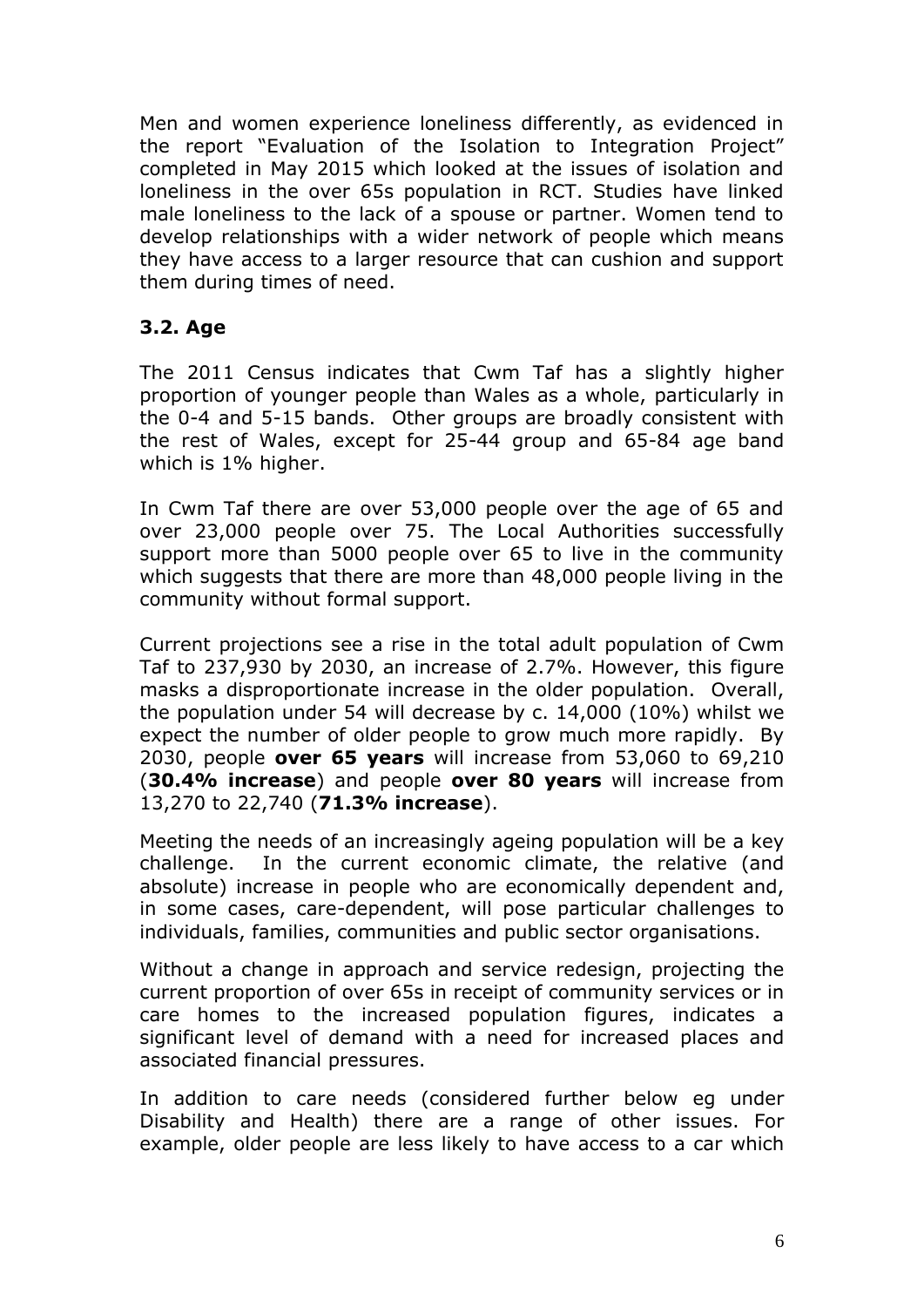highlights the need for services to be as local as possible, within their own homes and communities.

Implications of lower income levels, reliance on benefits and issues such as fuel poverty and digital inclusion will also cause difficulties for many older people and may prevent them from participating in health and wellbeing activities, accessing information or services or contribute to them becoming socially isolated. Older people are more likely to live alone which can present problems if they become unwell or have been in hospital and unable to be discharged without support.

# **3.3 Disability**

Cwm Taf has a significantly higher proportion (2.8%) of residents who declare that their day to day activities are 'limited a lot' and a slightly higher proportion whose activities are 'limited a little' as described in Census 2011 categories. This is consistent with the age profile as more than half of men and women over 65 years say that they have a limiting long term illness (How Fair is Wales 2011). Disabled people are ten times more likely to report ill health and also approximately half are likely to experience mental ill health (How Fair is Wales?).

People who have a disability are twice as likely than people without a disability to have no access to a car (Office for Disability Issues 2009). Disabled people are also less confident in using public transport because of physical access issues but also because of staff attitudes (Framework for Action on Independent Living 2012).

The numbers of people with sensory impairments will increase with age. Such people may have difficulty accessing services and participating in activities that promote their health and wellbeing or social inclusion as well as maintaining independent living in their own homes.

# **3.4.Ethnicity**

Cwm Taf has lower representation from ethnic groups other than white than Wales as a whole. However there are Polish, Portugese and Czech people living in the local community and their access issues will need to be considered in terms of language issues and availability of transport.

Language can represent a barrier in accessing public transport (Public Transport Needs of Black and Minority Ethnic and Faith Communities, Department of Transport 2003) and services generally. It can also limit understanding during diagnosis,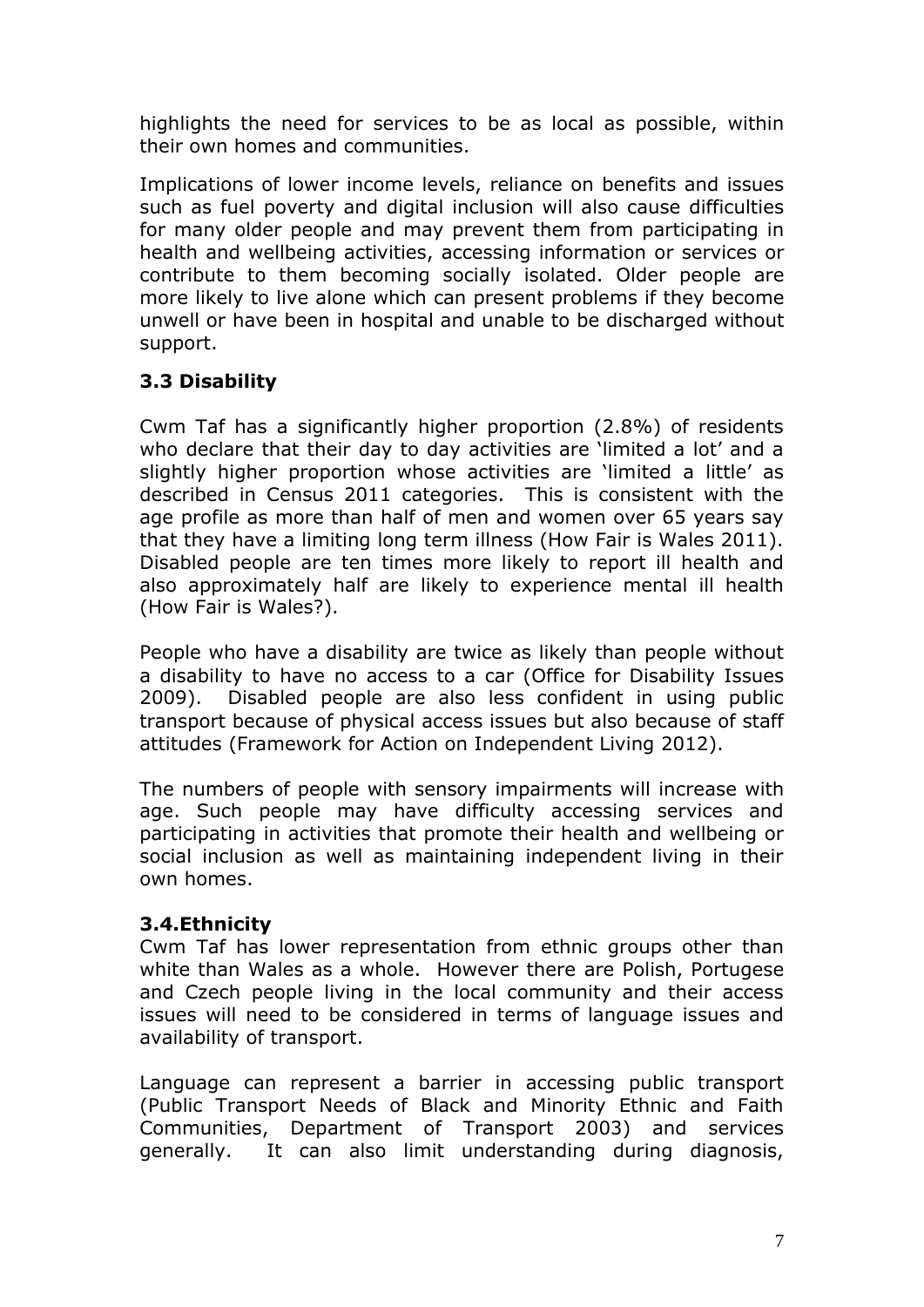treatment and during recovery. The use of translation services may be appropriate and there are policies in relation to these services.

Evidence shows that people from different ethnic groups respond differently to health promotion campaigns which may not be sensitive to language or cultural differences. In planning and delivering health and wellbeing activities, providers need to be mindful of these issues. However, the importance of family and community support networks is well recognised by many ethnic groups which will be helpful in building community capacity. The Isolation to Integration report found that ethnic minority elders may be among the most lonely in their communities.

The Health ASERT Programme Wales, investigated health issues among ethnic minority groups, refugees/asylum seekers and gypsy travellers and resulted in a series of reports on these issues (Papadopoulos and Lay, 2005; Aspinall, 2005, 2006a, 2006b). These reports have highlighted the paucity of Wales-specific information in terms of research undertaken and of specific statistical Wales-based data on the groups being examined. This is an issue for Cwm Taf UHB as there are established gypsy traveller sites within our geographical area.

#### **3.5.Marriage and Civil Partnership**

The number of people who are married or in a same-sex civil partnership living in Cwm Taf is the same as for Wales as a whole.

For the majority of people, including older people, losing a long term partner as a result of bereavement can be a life changing event that has a significant impact on their health and wellbeing.

### **3.6.Religion**

There is a lower representation in every religious group in Cwm Taf than is seen in Wales as a whole. Higher than average proportions of the population stated that they had no religion.

However it is important that services take cultural needs into account. A guide to cultural issues has been developed by Mental Health Advocacy Services (partly commissioned by the Health Board).

#### **3.7.Sexuality and transgender**

This information is not currently available. However in general terms, research has suggested there may be an association between harassment and poor mental health. Some evidence suggests lesbian, gay and bisexual and transgender people, are perhaps more likely than other groups to face hostility and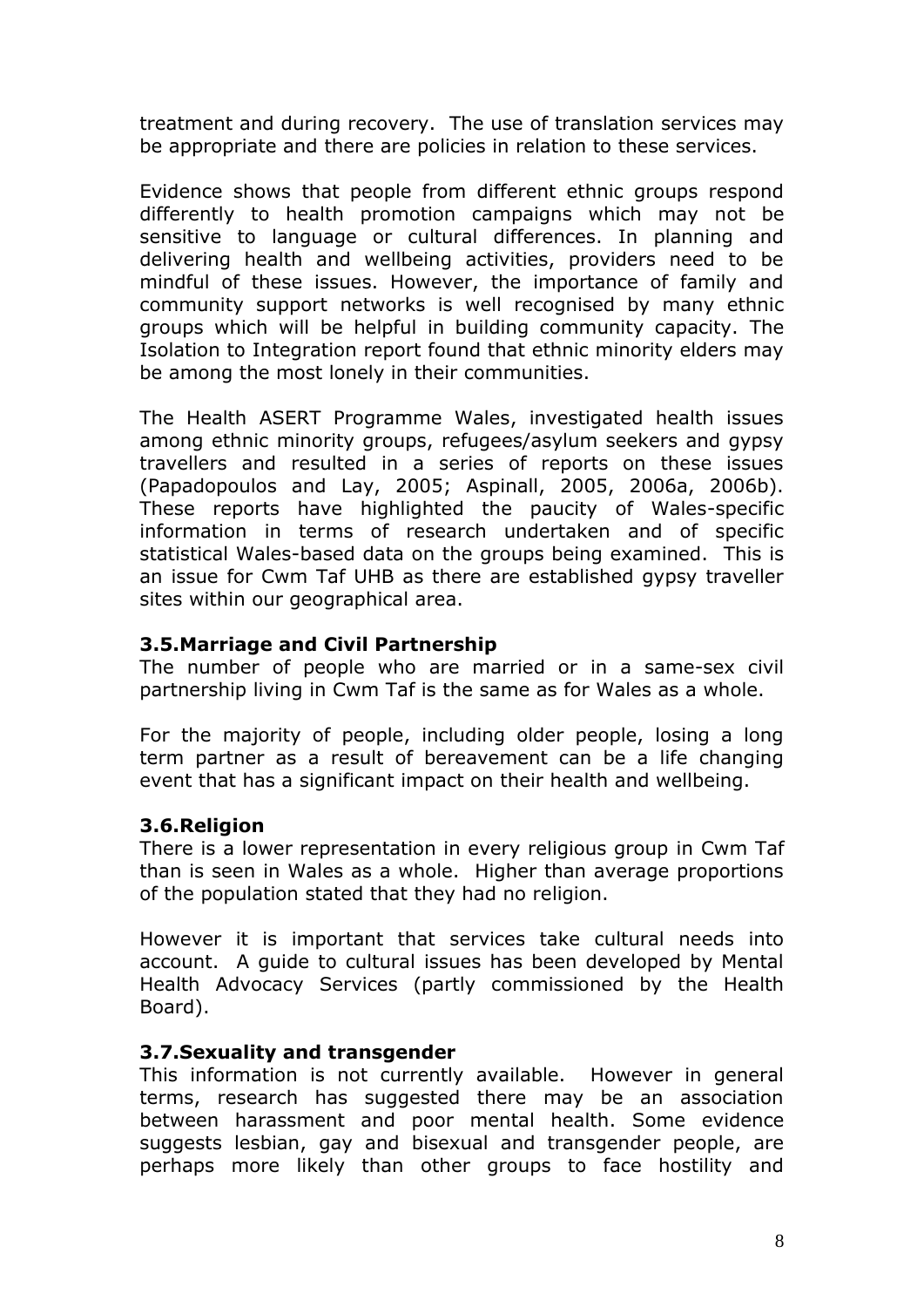misunderstanding, and are more likely to experience poor mental health.(How Fair is Britain?). Recent research looking at the mental health and emotional wellbeing of transgender people has found rates of current and previously diagnosed mental ill health are high.

The Isolation to Integration report found that gay men and lesbians are at greater risk of becoming lonely and isolated as they age because they are more likely to live alone and have less contact with family.

It is also recognised that these groups find it particularly difficult to access services and their dignity and respect must be protected in both hospital and community settings. It can also be an issue for older people who may feel less comfortable about disclosing their sexuality e.g. when living in care homes or when admitted to hospital and their relationships are less likely to be taken into account This is being addressed by the Older Person's Commissioner in the Welsh Declaration of the Rights of Older People.

### **3.8.Deprivation**

Over 40% of residents in Merthyr Tydfil live in the most deprived fifth of Wales and within Rhondda Cynon Taf over 30% of residents live in the most deprived fifth of Wales. Higher levels of deprivation are evident in every category compared with the rest of Wales and this has implications for access to health generally, as well as other issues such as transport, unemployment and prosperity.

This has implications for our health and wellbeing given the association between deprivation and ill-health, which manifest in shorter life expectancy than the rest of Wales. There is also a gradient in life expectancy across Cwm Taf with higher levels of deprivation in valley communities, compared to the less deprived areas along the M4 corridor. A man born in the most deprived areas of Cwm Taf can expect to live 5 years less than if he were born in the less deprived areas.

We also observe this gradient in healthy life expectancy - defined as the number of years lived in good health and Disability-Free Life Expectancy. This means that a man born into one of our most deprived communities can expect to live 23 years of his already shortened life with a disability or limiting long term illness.

People in more deprived areas are more likely than people in other areas to report a range of key illnesses including high blood pressure, diabetes and mental health problems.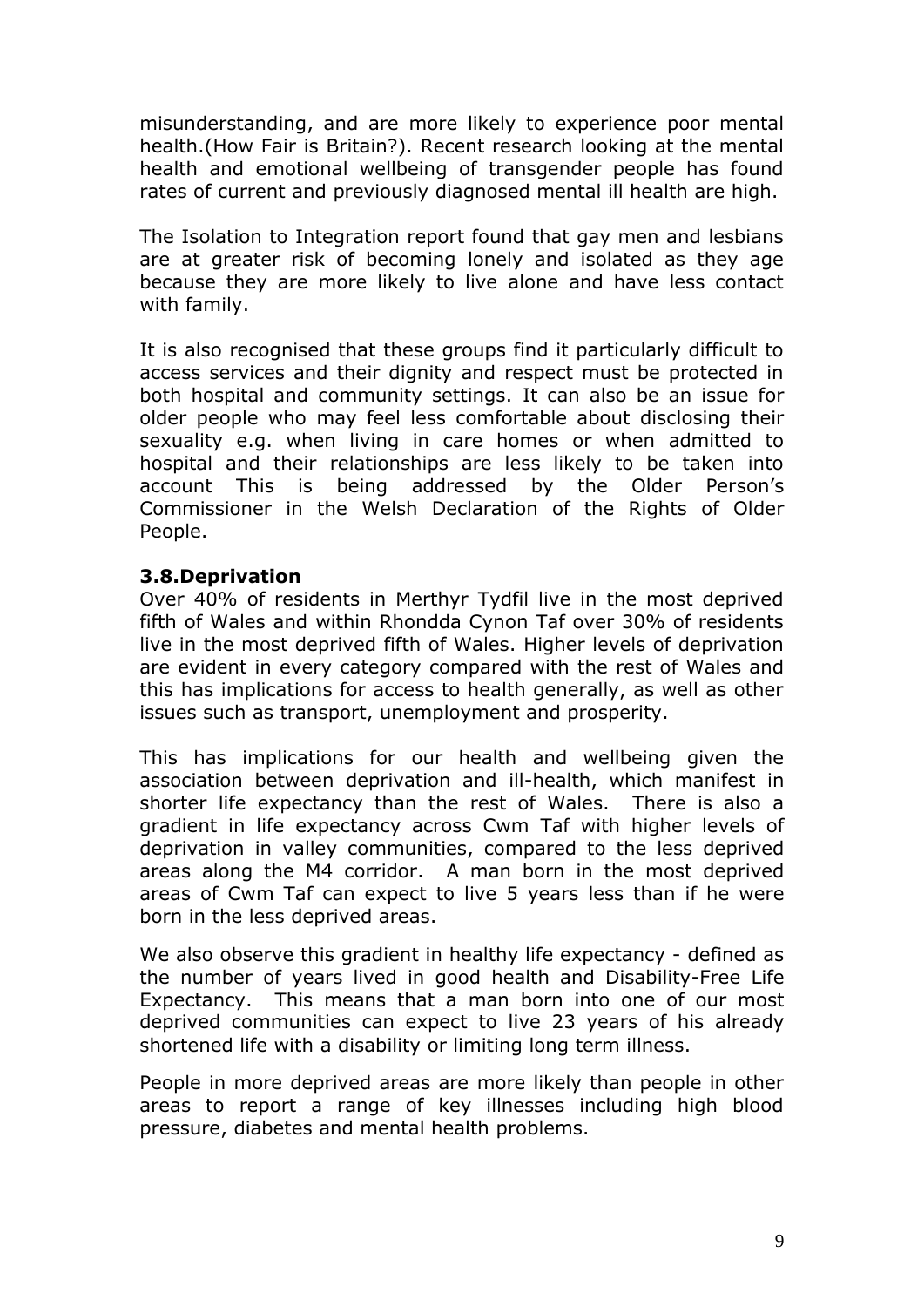#### **3.9.Physical and Mental Health**

The projected increase in the number of older people (75 and over) is likely to cause a rise in chronic conditions such as circulatory and respiratory diseases and cancers. Acute exacerbations and social problems in such people will have implications for A&E services AND emergency hospital admissions. Stroke is more common over the age of 55, with the rate doubling with every decade of life thereafter.

The Cwm Taf population report the poorest mental health status of all Health Boards in Wales. This could have implications in terms of recovery as emotional well-being, positive attitude and happiness are likely to contribute to a good recovery (as found by the Care Quality Commission).

In relation to older people, we expect dementia to be an issue of increasing significance. By 2030, our population of people over the age of 65 with dementia will increase by 53.7% and an increase of 61% is expected for people over 80 years old. When combined with the projected increase in physical health needs (from a range of illnesses and conditions that become more prevalent with age), the overall impact on health and social care services will be significant. Our proposed new service model is intended to address this challenge by changing the way these needs are met in the future.

Estimates suggest that one in three people aged 65 years and over experience a fall at least once a year – rising to one in two among 80 year-olds and older. Although most falls result in no serious injury, approximately 5 per cent of older people in the community who fall in any year sustain a fracture or require hospitalisation. Approximately 70 people over the age of 65 attend A and E services in Cwm Taf every week. The consequences of a fall in later life can be significant, both physically and emotionally, causing loss of function, mobility, independence and confidence.

Poor health and disability, including reduced mobility, cognitive and sensory impairment, all increase older people's chances of being lonely. A number of studies, cited in the Isolation to Integration report, highlight the serious ill health consequences of being lonely or isolated and a close association with higher rates of mortality. According to the Depression Alliance (2015) depression causes loneliness and loneliness causes depression – both are closely linked.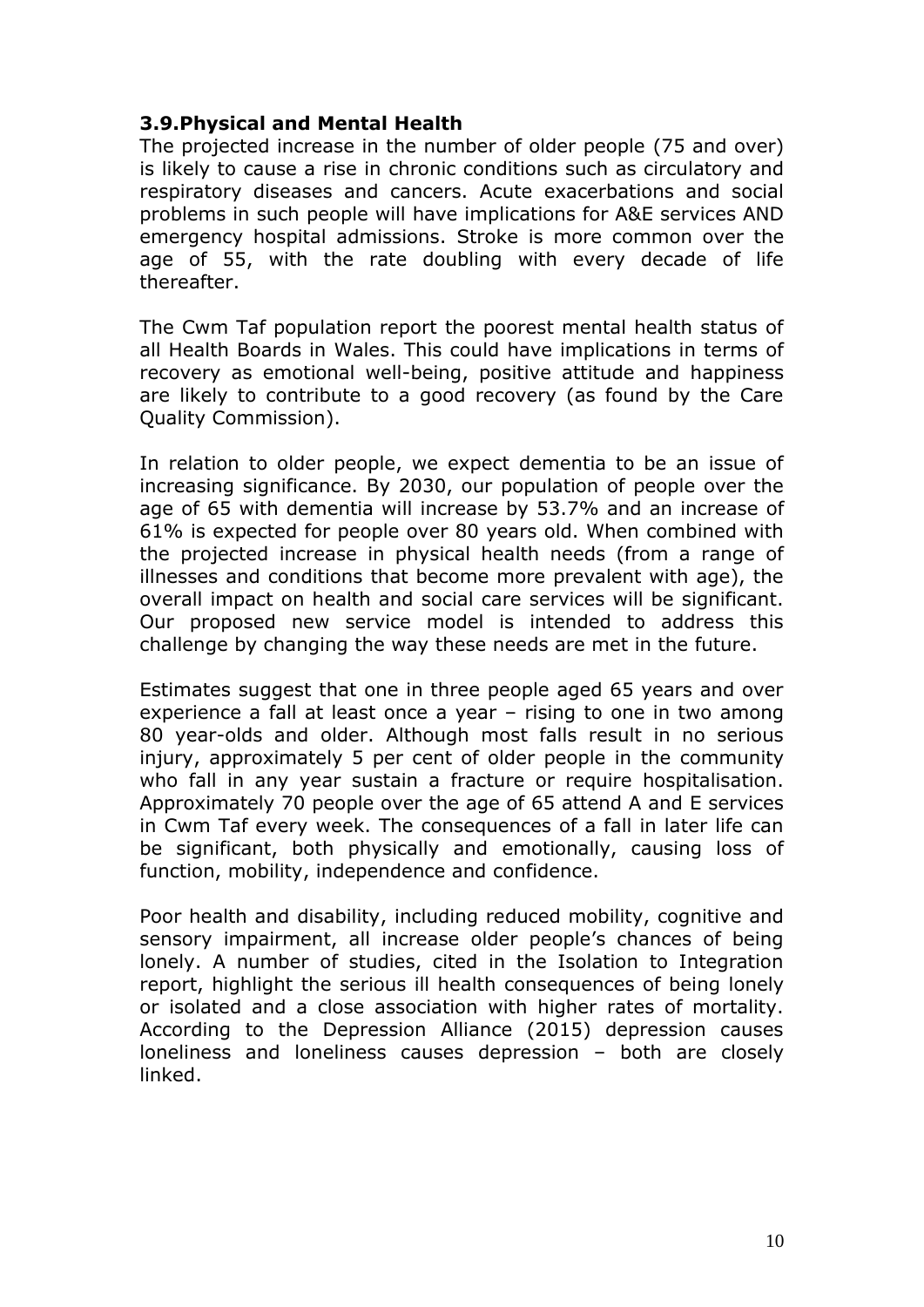### **3.10. Carers**

The 2001 census shows that 12.6% of the population in Merthyr Tydfil and 12.5% in Rhondda Cynon Taf provide care to a family member, friend or neighbour. In 2001 in Rhondda Cynon Taf, there were 29,640 Carers and in Merthyr, 7,427 Carers a combined total of 37,067. It is probable that the number of carers is even higher, as the census indicates that 65,055 people reported a long term limiting illness, yet only 32,497 reported they were carers. Whilst not everyone with a limiting long term illness would have a carer, it is surprising the number of people reporting themselves as a carer is not higher.

Of those carers that we know about, a total of 11,752 carers provide a significant level of support - over 50 hours of care per week. This has increased by 9% in Merthyr Tydfil and 7% in Rhondda Cynon Taf since the 2001 Census.

As a very general guide, the Survey of Carers in Households - England, (Health and Social Care Information Centre 2009-10) found that carers were more likely to be women than men; 60 per cent of carers in England were women; carers were most likely to be aged 45-64 (42 per cent); a quarter (25 per cent) were aged 65 or over. Around half (46 per cent) of carers were in paid employment, 27 per cent were retired from paid work and 13 per cent were looking after their home or family; 92 per cent of carers were white, while 8 per cent were from black and minority ethnic (BME) backgrounds.

Figures from the Office for National Statistics show that the rate change in the number of carers by age group is most significant for people over the age of 65. From 2001- 2011, there was an increase of over 30% in both RCT and Merthyr Tydfil in the number of carers over 65.

This is relevant to issues raised in relation to gender, age and ethnicity and also to references to empowering users and their carers.

#### **3.11.Welsh Language**

In Cwm Taf, 12.3% of adults and 8.9% of children are able to speak Welsh. The proportion of those who are able to understand, speak and/or write Welsh varies within this. It is possible that the elderly or confused may prefer or need to communicate in Welsh and every effort will be made to accommodate this eg Ward B2 at Ysbyty Cwm Rhondda has recently been designated a Welsh language ward.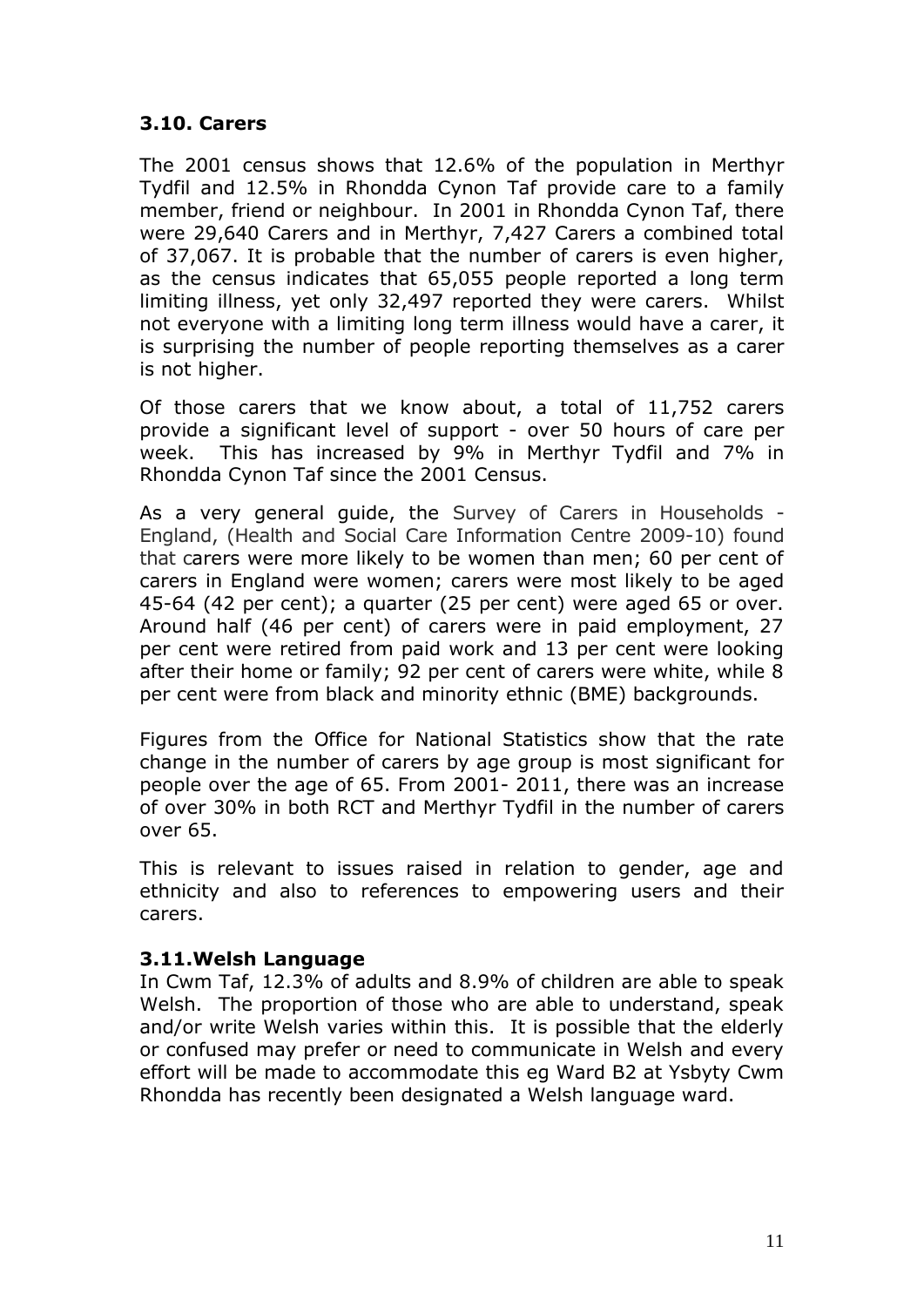### **3.12. Human Rights**

At its most basic, care and support offers protection of people's right to life under Article 2 of the European Convention by ensuring their most fundamental physiological needs, such as eating, taking medication, getting up in the morning and going to bed at night are met. But for those who require it, and those with whom they share their lives, the availability and organisation of care and support also determines whether they enjoy a number of other important human rights including freedom from inhuman and degrading treatment (under Article 3 of the Convention) and the right to respect for private and family life (under Article 8). These rights are underpinned by some important human rights principles: dignity, autonomy and respect.

One of the main changes will be the emphasis on early discharge and community care and the Equality and Human Rights Commission led an inquiry in England into 'the protection and promotion of human rights of older people requiring or receiving care and support'. Whilst it focused on home based domiciliary social care, the findings and recommendations are also relevant to other services. The inquiry stated that 'all public authorities have duties to promote human rights.

### **4. STAFF WHO MAY BE AFFECTED BY THESE PROPOSED CHANGES**

Analysis undertaken to develop the Joint Commissioning Statement has shown that the majority of partner resources, including staffing, are focussed on services at Level 2 and 3 (see page 3 above for description of Levels) whereas we need a stronger emphasis in the future on Level 1, Community and universal preventative services. We will need to consider the implications of the new service models for our staff. It is important that if staff are required to relocate or work differently, eg as part of integrating services, their personal characteristics and circumstances are taken into account, particularly if their journey is more difficult or their work pattern changes e.g. their age and family commitments. Appropriate organisational change policies should be taken into account.

# **5. THE ENGAGEMENT EXERCISE**

Considerable engagement has been undertaken in the development of the Joint Commissioning Statement. A public facing summary of the draft Statement was prepared together with a leaflet and questionnaire. All documents were also available in Welsh.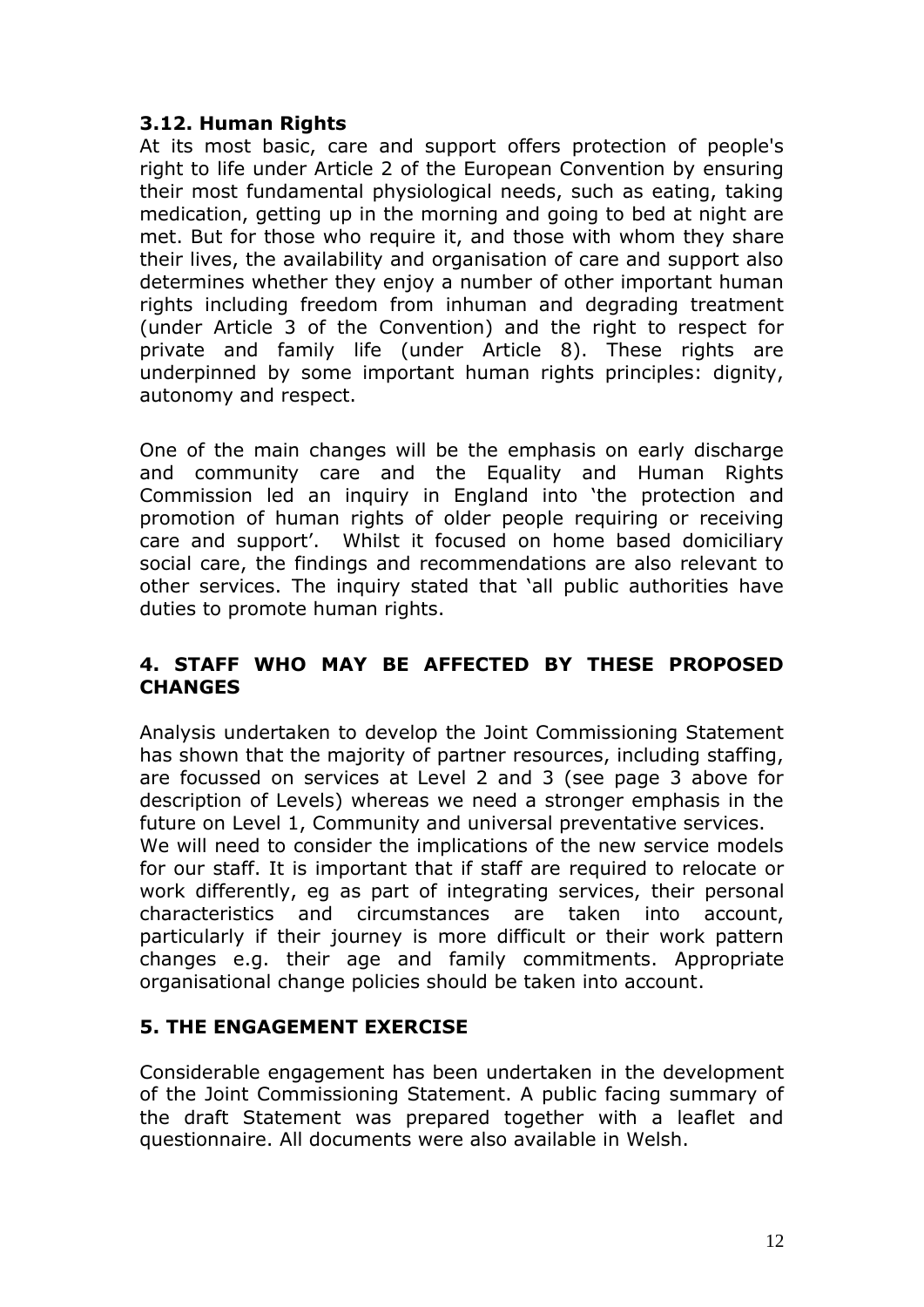In line with previous engagement processes the main focus of activities was:

- Direct engagement with and discussion at the Older People's Forums and Older People's Advisory Groups across Cwm Taf.
- Engagement with the general public via the next round of UHB Public Forums in July.
- Engagement with the Third Sector through the Health & Social Care Network (to be facilitated by VAMT and Interlink).
- Targeted engagement via the existing Citizens' Panel.
- Targeted engagement by the Intermediate Care Fund Community Coordinators who visited local Older peoples groups and also hospital clinics and services.
- An open invitation for Officers from the partner agencies to attend any community, service user, carer or Third Sector group who would like further information or discussion.
- Involvement through any appropriate public events or stakeholder meetings eg the Big Bite weekend in Ynysangharad park, Pontypridd , meetings of Cwm Taf Community Health Council, Stakeholder Reference Group

The engagement document and questionnaire were made available on the partner organisations' websites, as well as the Cwm Taf Consultation Hub. Individual partners used their own additional mechanisms as appropriate eg the UHB published the engagement document via Sharepoint and used the Chief Executive's weekly blog in order to ensure that staff were also actively engaged and had the opportunity to respond.

Public engagement ran for 9 weeks from 27th July to  $18^{TH}$ September 2015. A detailed Consultation Analysis report has been written which is attached as Appendix 1. This outlines the engagement activities undertaken and presents the results, including the findings from the 193 responses received. 58% of responders were aged over 55, 18% considered themselves carers and 19% considered themselves as disabled.

The key feedback received was overwhelmingly positive as summarised below:

### **a)Do you agree with the Service Plan**

93% of respondents agreed with the Service Plan with comments highlighting that

- care at crisis points is not sustainable
- services need to be more coordinated and better understand older people's needs
- supporting people at an earlier stage makes sense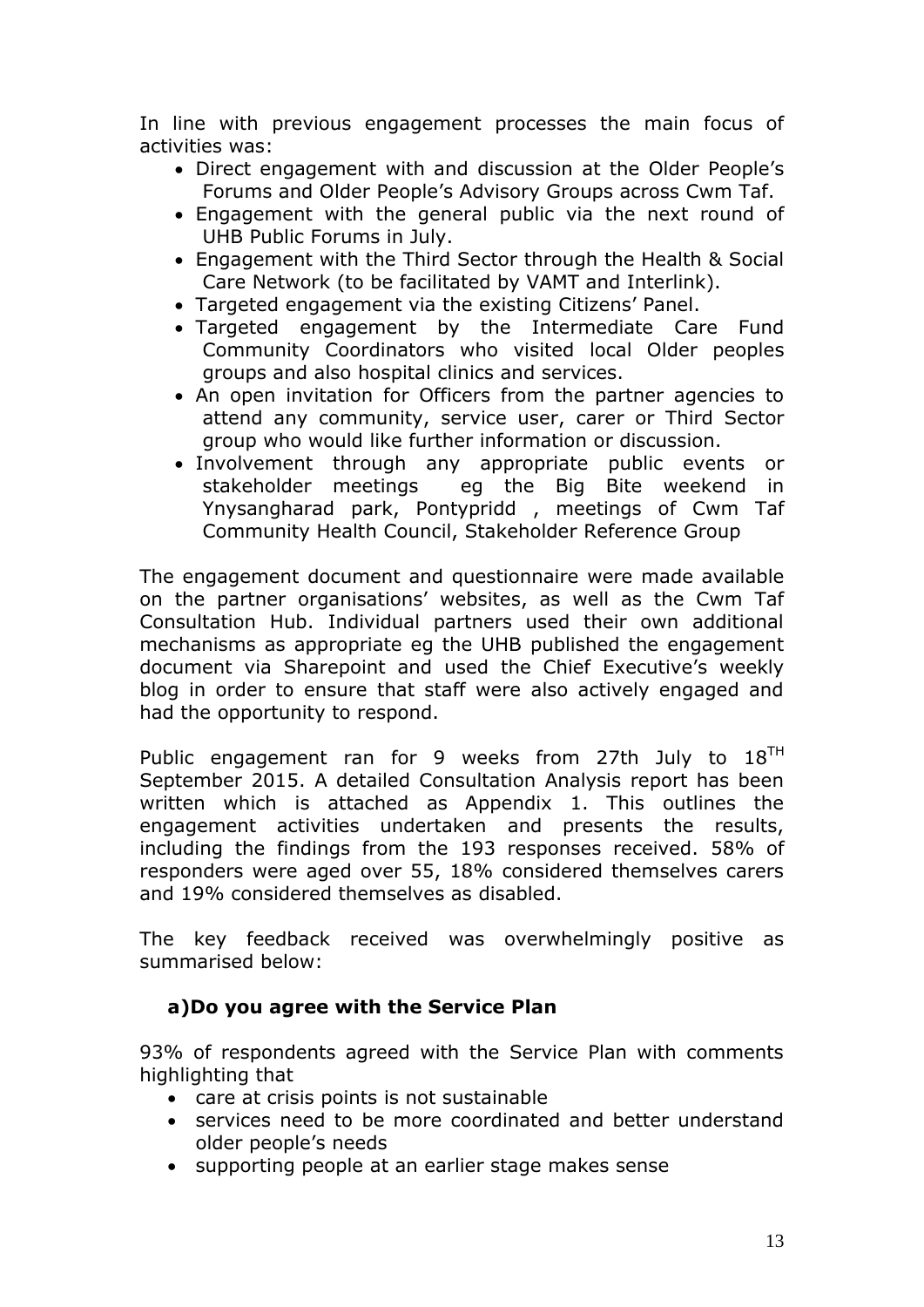Concern was expressed by a few that there is too much emphasis on families providing support and that there is a lack of suitable specialist accommodation. Others wanted more information, recognising that this was a high level, brief document which will need to be supported with more detailed action and delivery plans.

### **b)Do you think we have the right priorities for older people's services**

89% of respondents agreed that we had the right priorities. Comments included

- Prevention is always better than cure
- Emphasis on early intervention will prevent escalation of need

Those who disagreed felt there was insufficient focus on tackling loneliness and isolation, an over emphasis on Level 1 Services and not enough choice of good quality care homes.

# **c) COMMON THEMES**

A number of common themes and suggestions emerged from the additional text/responses people made:

- **Living independently at home** welcomed as a positive approach and the right way forward
- **Accessible information and advice** essential but we must be mindful of formats, means of accessing eg digital, face to face, the needs of people with sensory impairments and the general level of literacy/understanding amongst the population
- **Social isolation/loneliness** recognised as a key issue and the need for a wide range of free/low cost social activities/ befriending schemes to support people to become more involved
- **Transport**  always seen as a barrier to accessing services for older people who are reliant on public transport
- **Dignity, respect and compassion -** being treated as an individual and having choice and control. We need high quality standards of care
- **Easier/quicker access to GP –** need for more GPs and/or improved access. Better coordination and continuity of help/services
- **Family/Carer support**  we must support carers and make it easier for them to undertake their caring role
- **Accommodation/Housing**  we need a range of accommodation options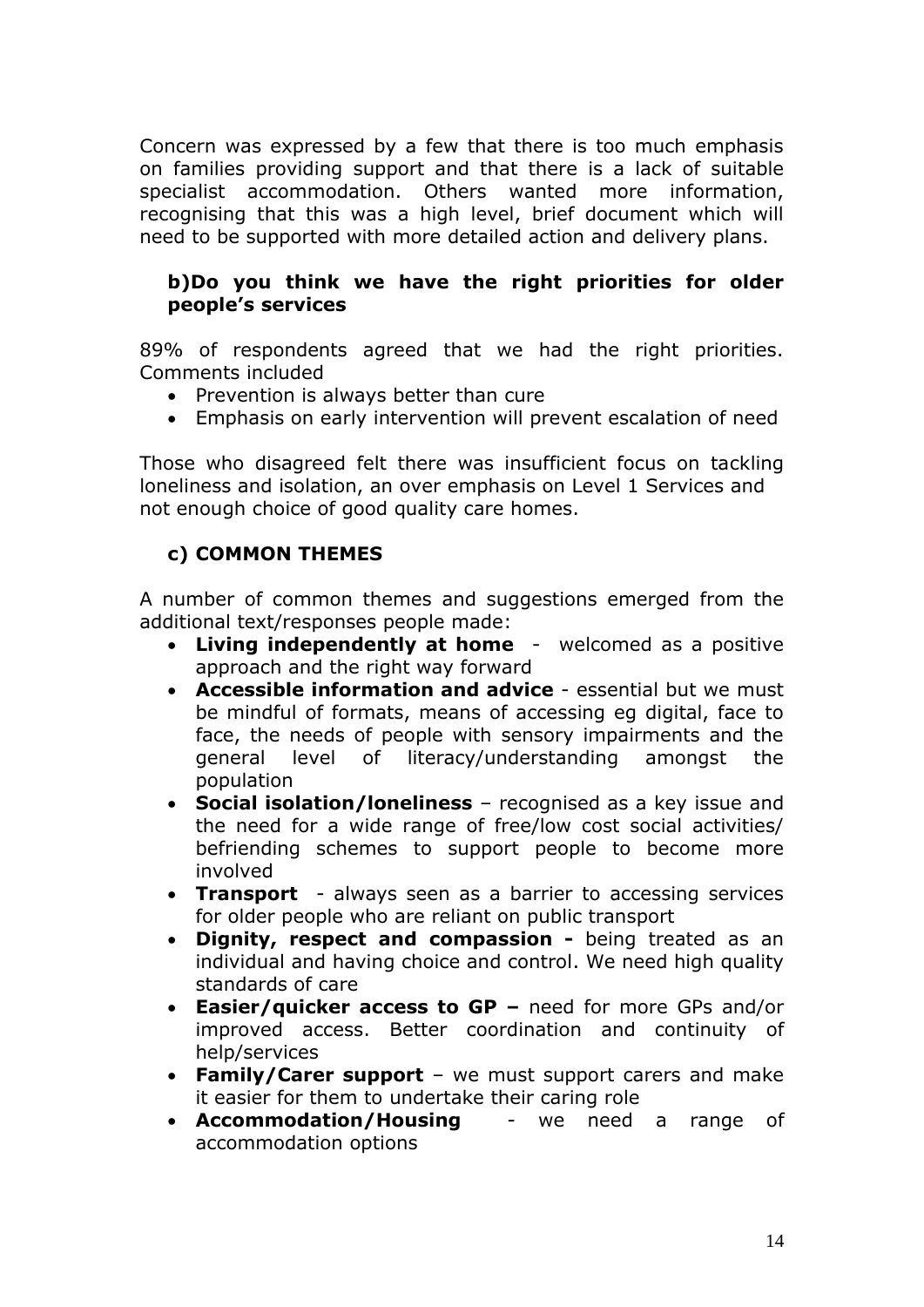**Funding/Resources** – investment will be needed, particularly in the community. Effective integration is difficult with separate budgets, information systems etc

The engagement on the draft Joint Commissioning Strategy has therefore confirmed that it is generally accepted and supported by stakeholders. The draft Statement has been amended to reflect the findings of the engagement eg by quoting some of the comments made and also acting on the responses by clarifying, adding to or strengthening the proposals as appropriate.

# **6. POTENTIAL POSITIVE AND NEGATIVE IMPACT IDENTIFIED**

The engagement questionnaire asked specifically if people felt that the proposed changes would have more of an impact (positive or negative) on them because of their individual characteristics. 52% of people felt there would be a positive impact. 48% did not feel there would be any impact on them personally.

More specific impacts that have been identified are as follows:

### **6.1. Positive:**

**i)** The primary beneficiaries are older people which provides a positive focus rather than any negative discrimination based on age. The proposals will affect all older people for example in relation to community, universal and preventative services but also have an overall benefit for the resilience of the wider population, recognising that many people are affected by the ageing of family members, friends and neighbours etc .

**ii)** There will be a positive impact in terms of a culture change which promotes independence and social inclusion, greater choice and control for older people and values the contribution they can make in their communities.

**iii)** The proposed service model (three interrelated Levels) will improve health and social care outcomes eg by increased availability to services that promote health and wellbeing but also the opportunities to target support and care to those who need more intensive help. This will have a positive impact on those with more complex needs including health conditions or disabilities.

**iv)**Women in Cwm Taf have a higher life expectancy than men so the Joint Commissioning Statement is likely to have a greater beneficial impact on them. However, a greater focus on the quality of life of older people in total is likely to result in greater attention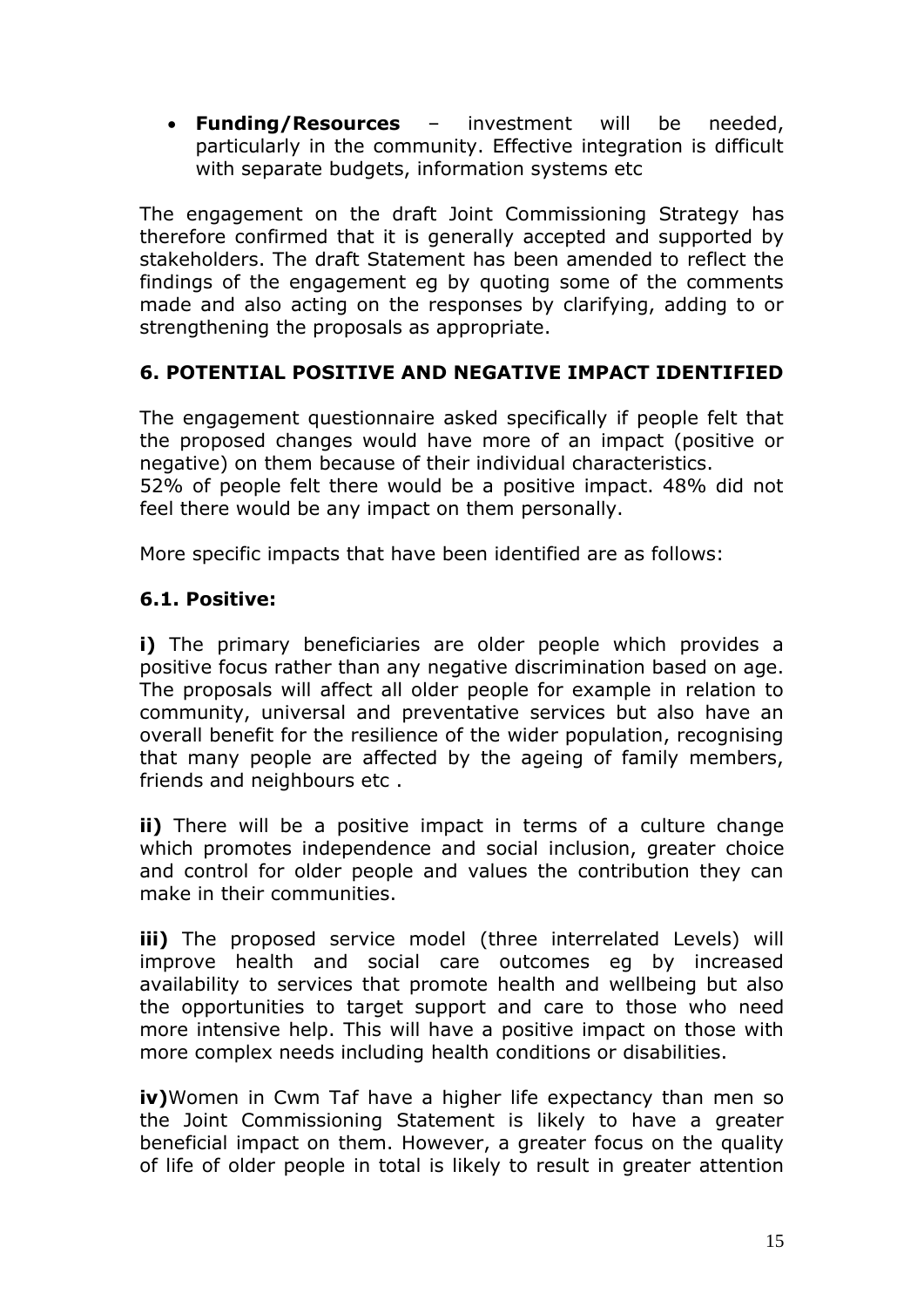being paid to the needs of men who often tend to become more isolated as they get older.

**v**) The emphasis is for the majority of services to be available as locally as possible, at home or within local communities. This will have a positive impact by promoting accessibility and addressing barriers like transport. Home based and community care can minimise disruption to people's lives. It can also be easier to meet individual spiritual and cultural needs if older people remain part of their own community and any groups to which they belong. Privacy eg LGBT status and family life, including marital and civil partnership status can be preserved.

**vi)**The improved coordination of services to be achieved by the collaborative approach taken by partners and the development of a Joint Commissioning Statement will ensure older people can access the services they need in the right place at the right time, delivered by the right person.

### **6.2. Negative**

**i)** There may be a negative impact on family members/carers who feel that they have to take on additional responsibilities and a significant unpaid caring role. This could particularly impact on certain cultures and/or where women are traditionally expected to take on that role.

**ii)** There is an expectation that suitable alternative preventative and support services will be available at Levels 1 and 2 to address the increased demand that is anticipated as a result of demographic pressures etc. If these services are not available quickly enough with sufficient capacity, there will still be additional demand at Level 3 which may be difficult to meet.

**iii)**Some groups, eg people with sensory impairment, may be unable to access appropriate information, advice and assistance which will disadvantage them further.

It is accepted that there are some groups within the older population eg LGBT or ethnic groups whose needs are not currently as well understood due to lack of data (both quantative and qualitative) However it is not anticipated that there will be a negative impact on them.

Overall it is considered that the benefits to be gained from the implementation of the Joint Commissioning Statement for Older People will outweigh any negative impacts. The potential negative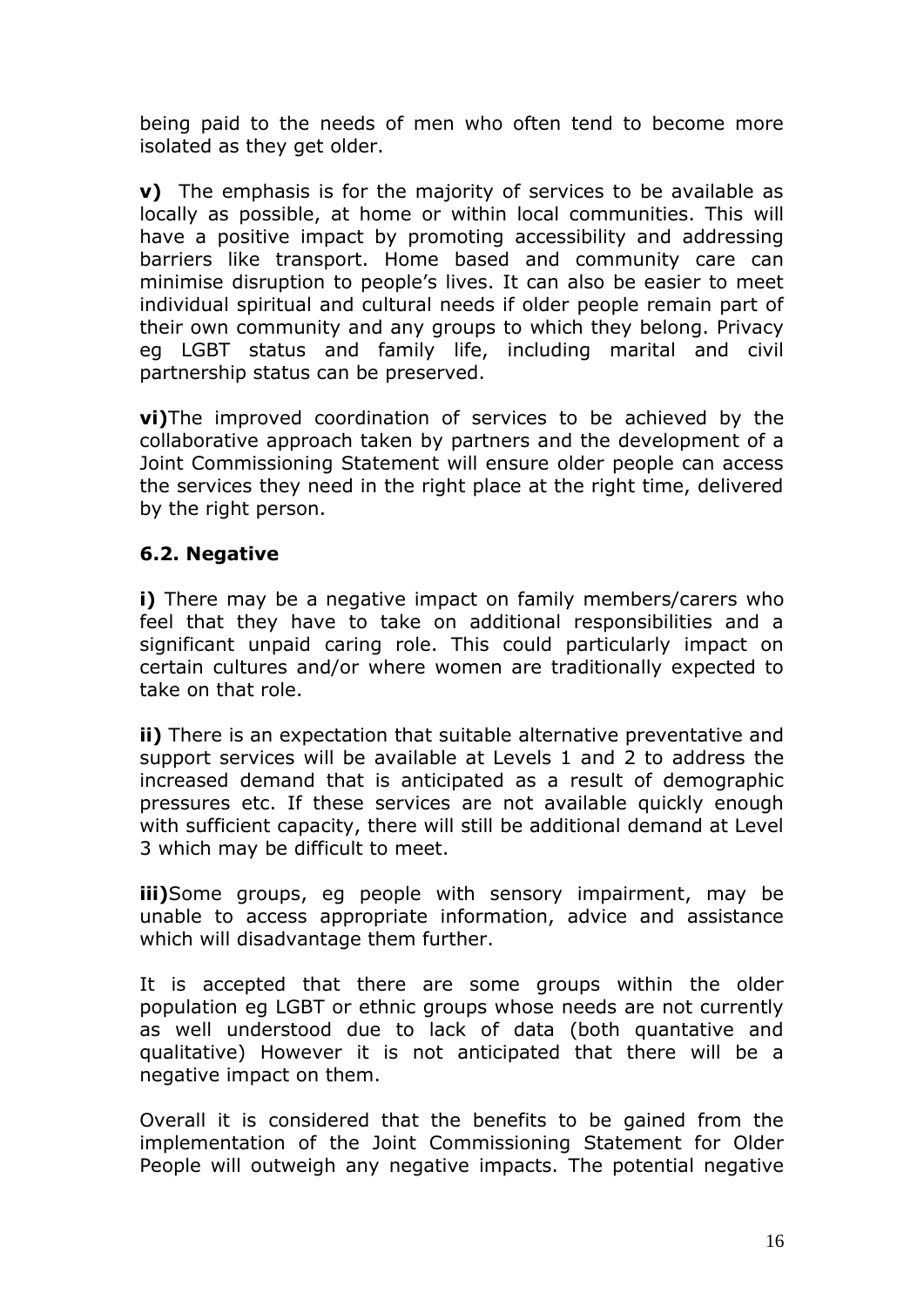impacts will be addressed as identified below and as the Strategy is implemented.

### **7. PLANS TO ALLEVIATE ANY NEGATIVE IMPACT**

### **7.1. Support for carers**

Carers need to be identified, recognised as carers and valued as partners in care. They need to have the right information, advice and assistance to enable them to balance their caring role and their life outside caring.

The work currently being undertaken to support Carers as part of the implementation of the Carers Measure (Wales), for example through the identification of Carers Champions, will continue. There are now over 300 Carers Champions working in the UHB, LAs, Third sector and Job Centre Plus. Feedback from WG in August 2015 to the partners' Annual Report on Carers was that it provided a *"detailed and robust analysis of the achievements to date and an insight into the favourable improvements hoped to be made in the future. A number of case studies have provided the qualitative information to help measure the outcome for Carers. There is clear evidence that the implementation of the Carers Measure has made a real difference to the lives of carers in Cwm Taf."*

We will be building on this further during 2016 as the UHB, Merthyr Tydfil County Borough Council and Rhondda Cynon Taf County Borough Council continue to work together to improve the ways we provide support to Carers of all ages. We are developing a new Cwm Taf Carers Strategy and the views of key partners, but most importantly Carers themselves, will inform what we do and shape our plans. The feedback from the engagement on the Joint Commissioning Statement will also be fed into the work on the new Carers Strategy.

### **7.2. Whole system approach**

To mitigate against a lack of coordination which considers the planning and delivery of the different Levels of the new service model in isolation, a whole system approach will be adopted where public sector agencies work together with Third Sector and private sector partners to identify risk and take actions in a planned and proactive way. The Joint Commissioning Statement for Older People advocates this approach and commits our organisations to shifting the emphasis in budget allocations away from traditional long term services towards services that promote wellbeing and independence. It is intended to act as a catalyst to transform the way we commission services in partnership.

We are already looking at opportunities to develop more preventative activities and building community capacity with our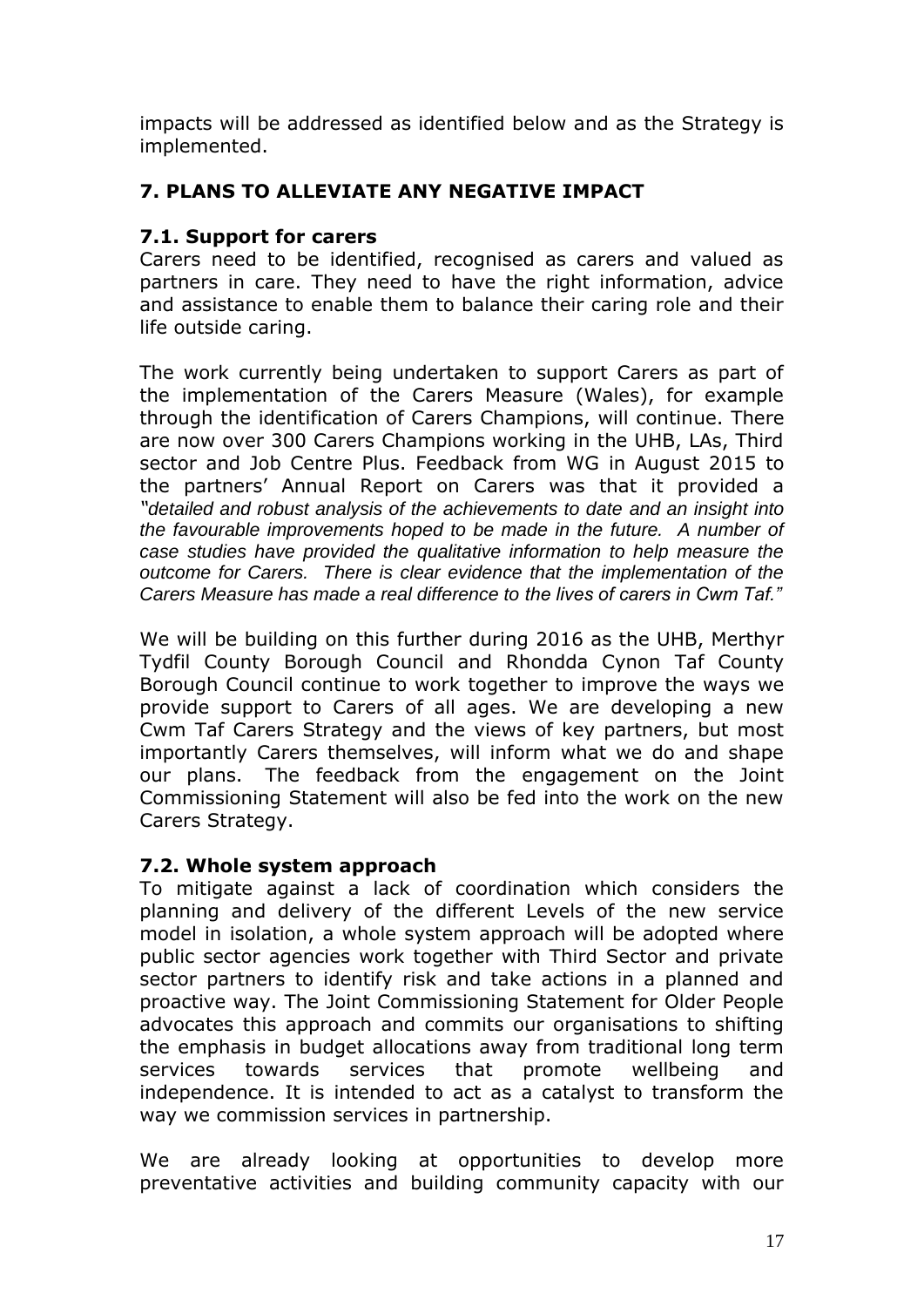Third sector and community partners eg our priority to support health and wellbeing initiatives includes activities such as the 5 Ways to Wellbeing programmes; the Neighbourhood Capacity grant scheme and Community coordinators funded through the Intermediate Care Fund; befriending schemes and initiatives to reduce social isolation and loneliness.

#### **7.3. Implementation of the NHS All Wales Standards for Accessible Communication and information for people with sensory loss**

This will present a real opportunity to implement the NHS All Wales Standards for Accessible Communication and Information for People with Sensory Loss with particular reference to identifying, recording and meeting people's individual needs, providing information in accessible formats, improving access to services and effective communication.

### **7.4. Staff training**

Training will be needed to support staff in adapting to new service models and ethos of care as well as legislative changes which will have implications for older people such as the Social Services and Wellbeing Act

For example, in the UHB we will be addressing Carer awareness training and e learning; Sensory loss awareness training; Goal Planning training which focuses on providing individualised, personcentred care both in an inpatient setting and within the person's own home; e-learning module on equality and human rights 'Treat me Fairly' ; use of the cultural awareness toolkit and sensory loss resource pack.

### **8. MITIGATION**

An effective EIA takes into account the views and opinions of those who may be affected by the policy and what is already known about how the policy might affect different groups. This includes national evidence, Public Health Wales information, census data, public and service user views wherever possible in order to identify and address issues.

The consideration of mitigating measures and alternative ways of doing things is at the heart of the Equality Impact Assessment process. Different options have been considered in the development of the Joint Commissioning Statement for Older People. The consideration of mitigation of adverse impacts is intertwined with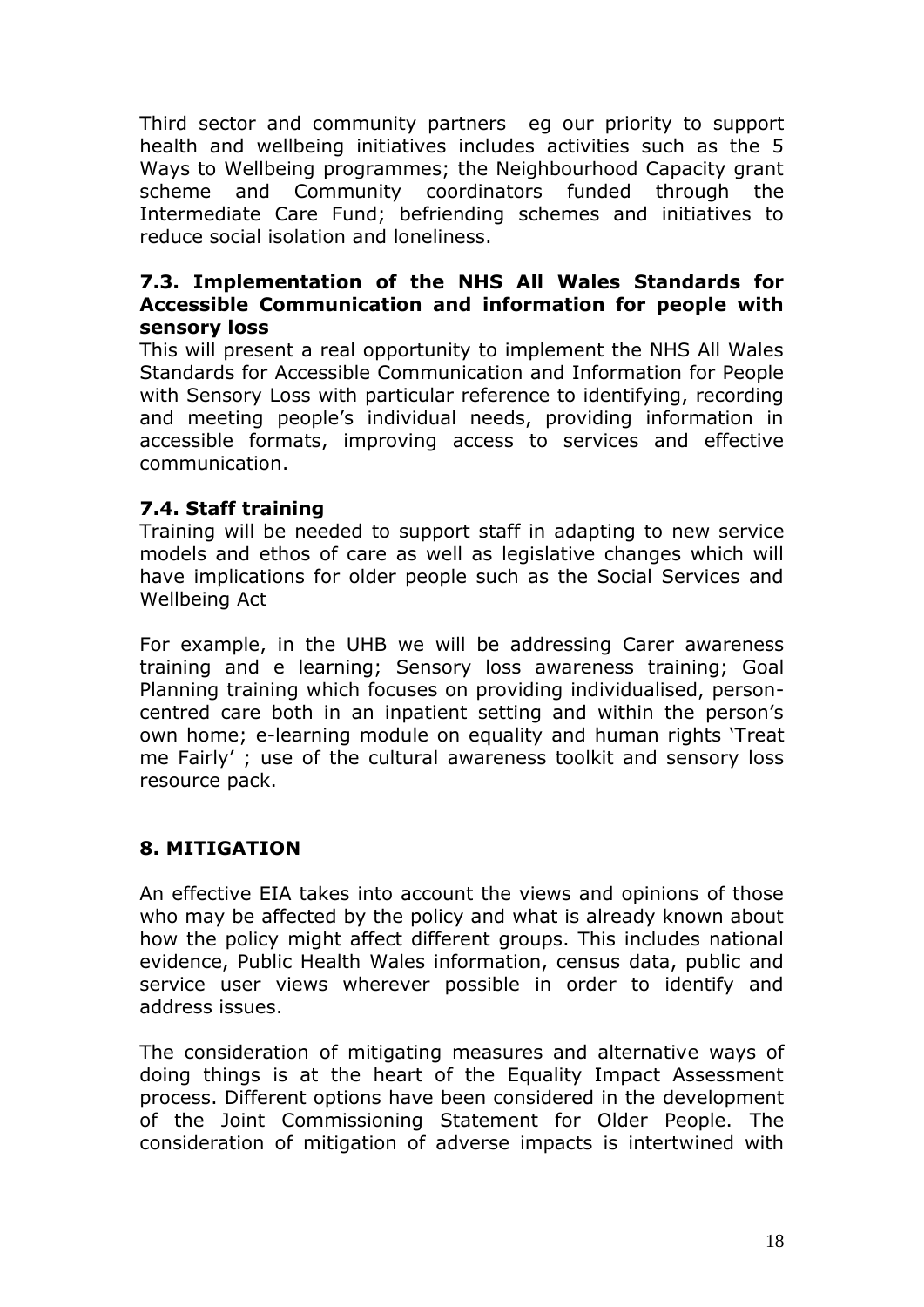the consideration of all actions. Mitigation can take the form of lessening the severity of the adverse impact.

Ways of delivering services which have a less adverse effect on the relevant equality category or issue, or which better promote equality of opportunity for the relevant equality category, have been considered. The preliminary issues and potential mitigations have been listed earlier in this document and will be revisited as the service changes are agreed and developed. However it is important to stress that the whole ethos of the Joint Commissioning Statement is to support older people to lead independent, healthy and fulfilled lives, recognising the need to protect the vulnerable and deliver effective and efficient services.

This initial document represents stage one of the equality impact assessment.

### **9. SUMMATION – GENERAL DUTY**

### **Due Regard to 3 elements of general equality duty**

This Equality Impact Assessment is representative of a real attempt to address the following questions:

o Does this service change help to eliminate discrimination?

Yes, although there is no perceived discrimination in the way services are currently provided, the focus on the needs of older people and the intentions within the Joint Commissioning Statement which will support them to lead healthy, independent and fulfilled lives will have a positive impact. The provision of more care within people's own homes and communities will enable greater privacy and personalised care that meets their individual needs and lifestyles.

o Does this service change help promote equality of opportunity?

Yes - older people will receive more appropriate support and services. For many, this will enable them to remain at home with the consequent benefits in terms of their individual needs, lifestyle choices and community links.

 $\circ$  Does this service change help foster good relations between people possessing the protected characteristic and those that do not?